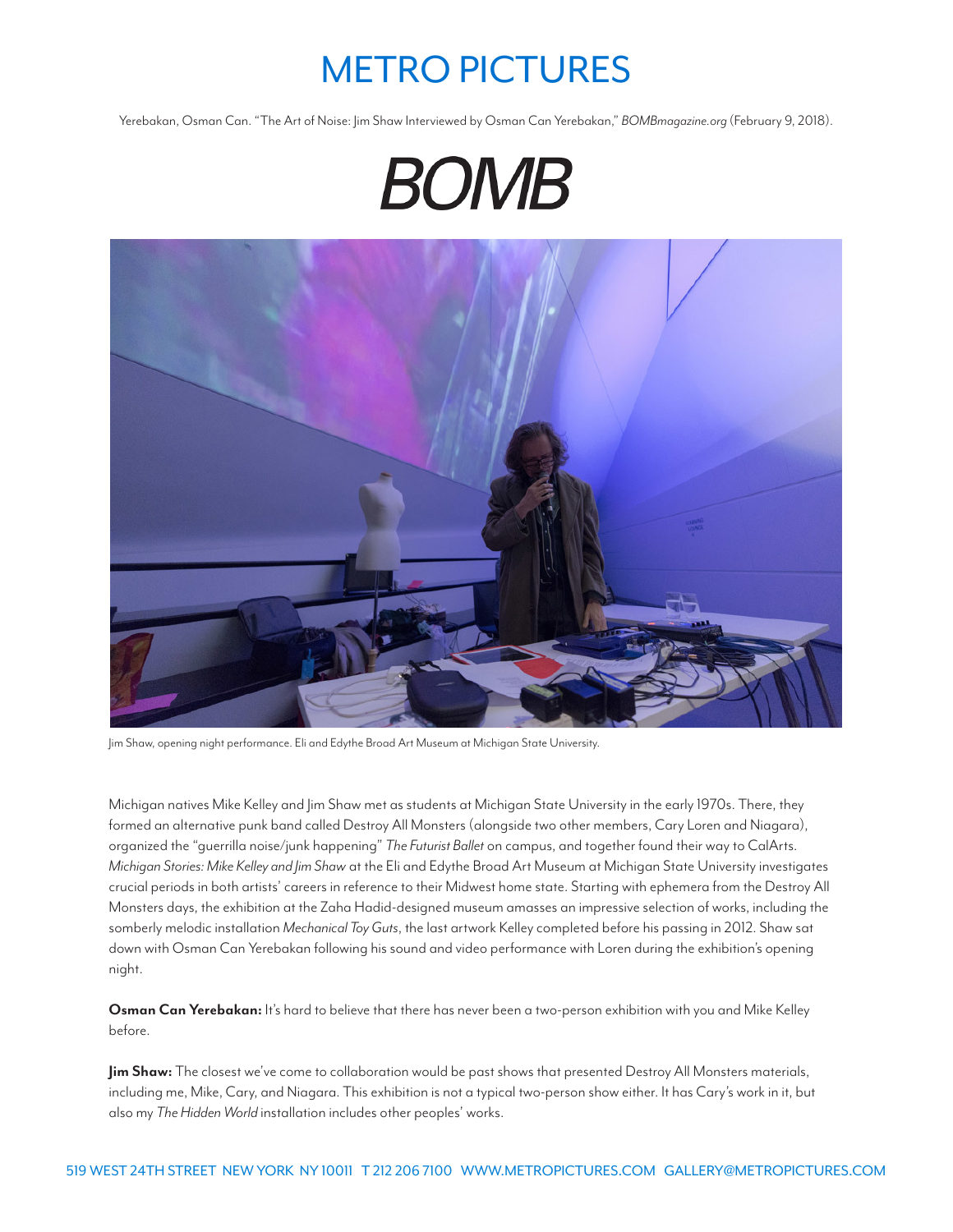

Destroy All Monsters Collective (Mike Kelley, Cary Loren, Jim Shaw), *Greetings from Detroit*, 2000. Acrylic on canvas. 120 x 228 inches.

**OCY:** How did both you and Kelley decide to move from Michigan, and why did you choose CalArts?

**JS:** Mike said he was going to apply to CalArts, and since I had been seeing great films coming out of CalArts, I also decided to apply. I was sick of living in a college town; a lot of my friends were moving to San Francisco. In Michigan, things had started to go downhill. A few years later, when I was in Los Angeles in 1979, I read an article about a kind of newcomer called "black-plate specials" in the Skid Row part of L.A. because of their black-and-white license plates. These were the official license-plate colors of Michigan. The oil crisis meant that many left Detroit for Texas or L.A. Then, it was cheap to move to these cities, which is not the case anymore. I came to CalArts because of their film department more than their fine arts program. There were certain filmmakers whom I wanted to work with, such as Pat O'Neill and the animator Kathy Rose. Oh, they also had a swimming pool.

**OCY:** Kelley has always been critical of educational systems and institutions, and he faced restrictions at CalArts when he wanted to study music. They didn't let him take music classes because he was a fine arts student. How was your experience with educational institutions?

**JS:** Before we got there, a professor told students they could clean Portapaks, which were the given tool people used then to make art videos, the same way they would clean the heads on an audio tape recorder, so eventually a lot of Portapaks were destroyed. After this incident, they made it harder for art students to work in the film department. I think I took one music class, and they let me use the synthesizer; there was still stuff one could do.

**OCY:** Last night I overheard you say something to the effect that you were trying to get used to Michigan fall. How's visiting here every time?

**JS:** I come here either in Christmas or summer; my roots are here. I miss the fall since we don't get a lot of weather in Los Angeles.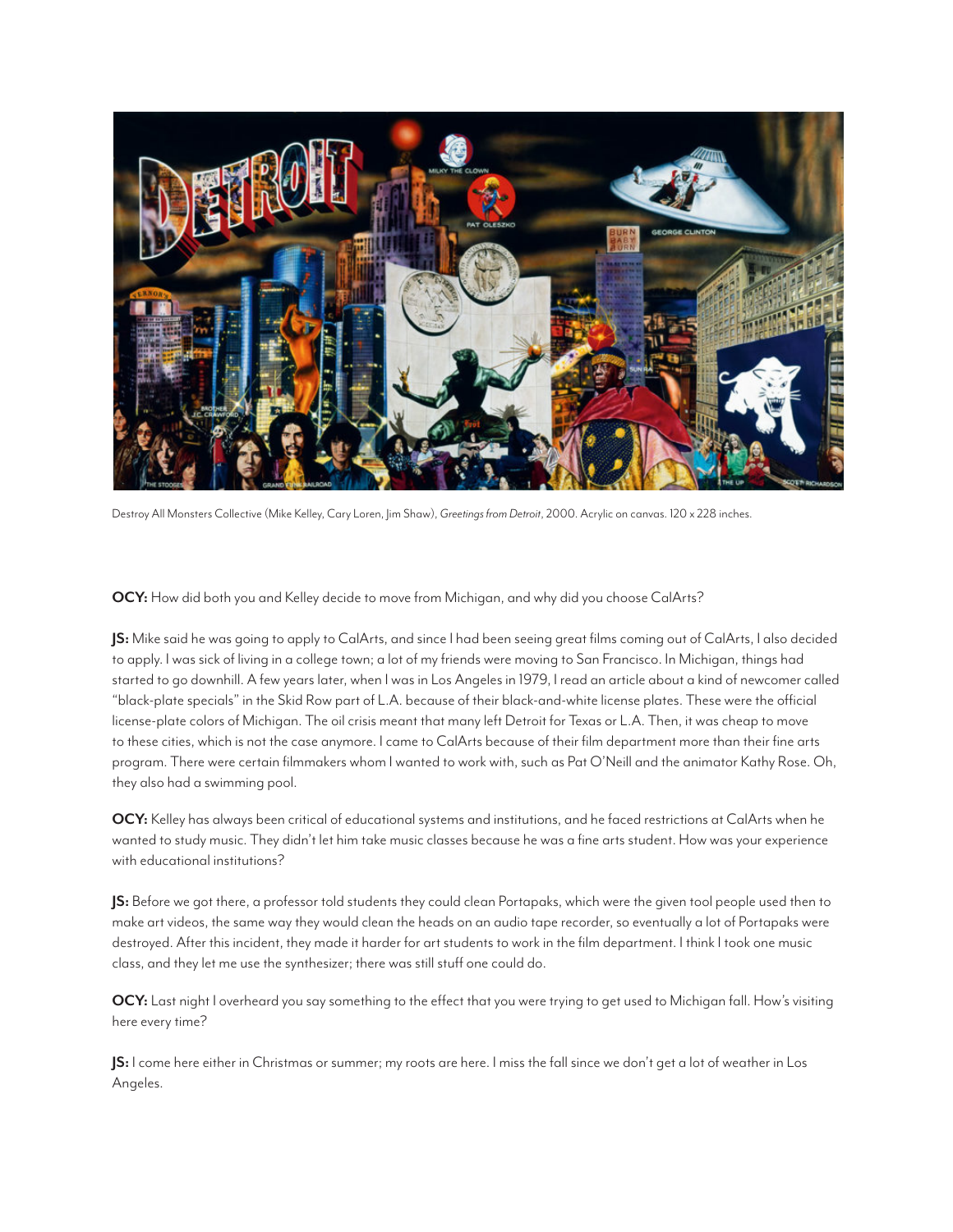

*Michigan Stories: Mike Kelley and Jim Shaw*. Installation view. Eli and Edythe Broad Art Museum at Michigan State University.

**OCY:** Destroy All Monsters was formed in the aftermath of the '60s counterculture, hippie movement, and the economic downfall in Detroit. Looking at the current sociopolitical landscape in the United States, how do you consider the role of anarchist reactions in art and music? What do you think young artists can or should do?

**JS:** There is a big change in distribution systems. Young artists can be a part of the whole world out there. The person I am working with to make animations, for example, just got out of school, he plays music, and he can do all of this animation shit really fast on the computer. I am an old folk who likes to make objects, but young artists look at the internet as a distribution tool. There is a whole new distribution network. There is no money in it, but it's free distribution. Before eBay, I was on a treasure hunt when I used to go to thrift stores and discover weird parts of America. There are still unique objects to discover out there, but they are not prized possessions.

**OCY:** Kelley said the band was "my painting strategy made in flesh." How did the band influence your later art and vice versa?

**JS:** At this point, I use music to create something that I am not fully in control of as opposed to two-dimensional imagery, for which I have full authority as an artist in the creation process. With music, you can only grasp onto a certain amount of its totality while it goes by. I am able to get certain emotions from music that two-dimensional work just does not do. Before mass production, two-dimensional work was the only option. If I could be David Lynch, that'd be amazing, but I am not. I think he's the one artist who can affect culture in such a great way. Without *Twin Peaks*, there wouldn't be *Sopranos* or anything that uses advanced sequential storytelling. I am a big fan of the new episodes, too. I always wish I could do a film version of a Hieronymus Bosch painting, and I think the new *Twin Peaks* came close.